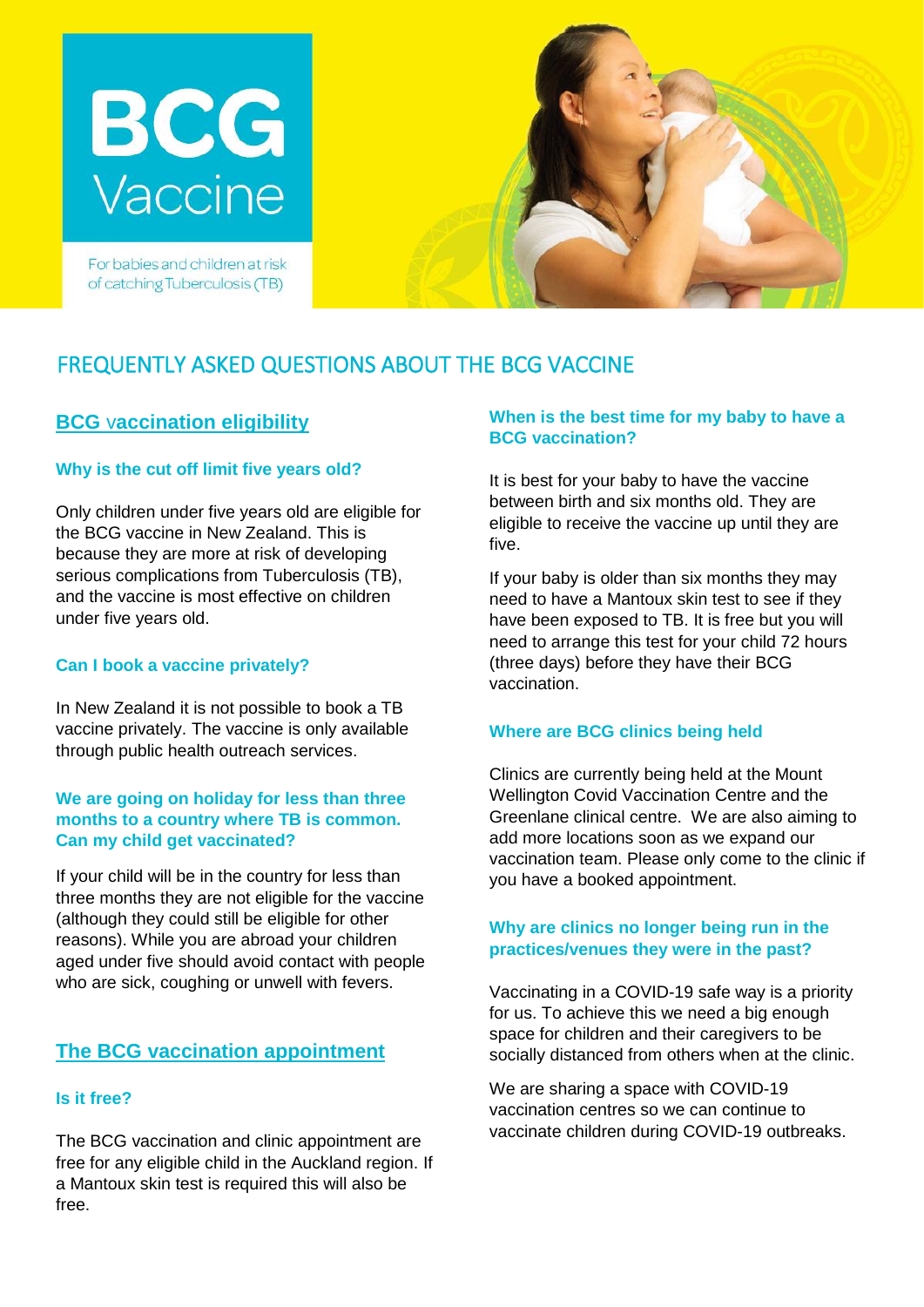#### **I have one child under six months old and another older child less than five years of age that both need a BCG vaccine. What should I do?**

We will aim to schedule your under six month old baby and your older child to have their vaccines at the same clinic appointment. However we will always try and get the younger baby to have their BCG vaccine before they reach six months of age, so they will be prioritised.

Infants over six months may old also require a skin test before the vaccine. The older child's vaccination date will also therefore need to align with the skin test clinic availability. This means you might need to take your children to two separate appointments.

#### **How do I find out if my child needs a Mantoux skin test before their BCG vaccination?**

Only some children over six months old require a Mantoux skin test prior to their vaccination. This is to check if they have been exposed to TB already.

If your child is older than six months old we will check whether they need a [Mantoux](https://www.healthnavigator.org.nz/health-a-z/t/tuberculin-skin-test/) skin test when we offer you an appointment.

#### **My child has pre-existing medical conditions/concerns. Will it be okay for them to receive the BCG vaccine?**

In most cases the vaccine can still be given, but please tell the nurse about any pre-existing conditions for your baby and the birth mother when you attend the clinic.

- If your baby was born prematurely they need to be at least 34 weeks of gestational age (the age they would have been during your pregnancy) before we can vaccinate them.
- If the birth mother of your child has HIV (or was taking immunosuppressive medication during pregnancy or while

breastfeeding) we may need to delay their vaccination until you have clearance from a paediatrician or your child has reached a certain age. Please contact us to discuss in more detail if this is relevant for your child

 If your baby has, or is currently being check for any illness such as cancer, HIV, kidney disease, diabetes, [severe](https://starship.org.nz/guidelines/severe-combined-immunodeficiency-scid/)  [combined immunodeficiencies](https://starship.org.nz/guidelines/severe-combined-immunodeficiency-scid/) or other conditions that weaken the immune system we may not be able to vaccinate them.

Our nurses will check your child and family medical history at the clinic and inform you if your child can receive the vaccine or not.

If you have any concerns, please call the BCG service before your appointment on 0800 367 224.

## **Current waiting times for a BCG appointment**

## **Is there a waiting list?**

COVID-19 has caused severe disruption to the BCG vaccine programme, and there is currently a waiting list. We are currently prioritising the following babies and children for the vaccine:

- those under six months old, as they are most at risk of serious illness if they get TB
- those who have been on the waiting list the longest
- those who are almost five years, and will soon no longer be eligible for the vaccine

If you have previously applied for a BCG vaccine you do not need to resubmit your application. We will contact you when we have available appointments.

BCG vaccination clinics have recently reopened and we are working to get as many infants and children vaccinated as possible.

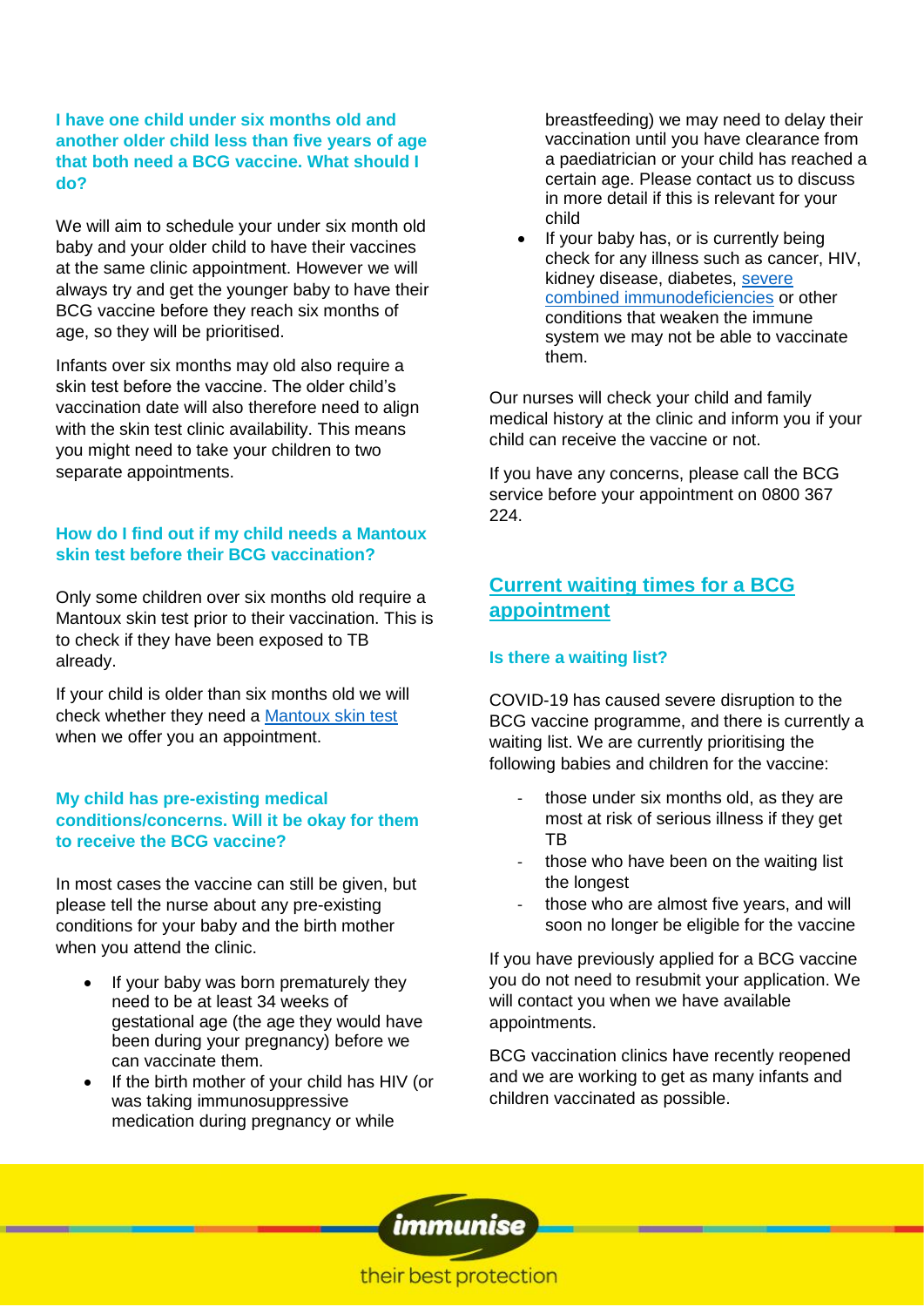#### **We have been waiting for over a year for an appointment – why has nobody been in contact with us and what do we need to do?**

We would like to apologise for the lack of communication from us during your wait time. Our operations have been heavily disrupted by COVID-19 but we have recently reopened our clinics.

We have now hired more staff and are improving our systems to help us vaccinate more babies and children, and enhance how we keep you updated.

We will contact you when we have an appointment for your child. There is nothing you need to do at this time. Thank you for your patience as we work through our waiting list.

## **Why have some children already received their vaccine while we are still waiting?**

We are currently working through our waitlist, prioritising those who are less than 6 months old (and therefore most at risk). We have expanded our team and we will be able to offer more clinics to support working through the waitlist in an equitable way. In terms of timeframe our planning suggests we should be able to deliver BCG vaccinations to all those on the waitlist by November 2022 at the latest, with many receiving their vaccine before then.

### **We are travelling overseas – can we get an appointment as a priority?**

Unfortunately, we are unable to prioritise appointments for those travelling overseas. We are working as fast as we can through our waitlist to provide appointments to all those who have applied in accordance with our priorities (see above).

#### **My child is over five now but was under five when we applied for the vaccine. Is my child able to have a BCG vaccination?**

Your child is now considered at low risk from TB, so is no longer eligible for the vaccine. We are sorry they were unable to receive the vaccine due to disruptions caused by Covid-19.

## **At the BCG vaccination appointment**

### **Can the nurse give my baby their six week immunisations at the same time?**

We are only able to provide BCG vaccinations for TB.

Your baby's six week immunisations can be given as scheduled by your own family doctor. Speak to them to learn more about other vaccinations your child may need.

## **My child recently had another vaccination. Can they still get the BCG vaccine?**

We cannot give your child the BCG vaccine if they had a live vaccination (e.g. MMR, Chickenpox/Varicella or Yellow Fever Vaccines) in the four weeks beforehand.

Make sure you book the BCG appointment a minimum of four weeks after they receive any live vaccines. This does not include the rotavirus vaccination, which can be given at any time.

#### **Can my child be vaccinated if they are unwell?**

If you or your baby are feeling unwell on the day of the BCG appointment then you will need to reschedule it. Please also stay home if you or your child have COVID-19 symptoms, have tested positive for COVID-19, or are isolating as household contacts.

Please contact the BCG clinic as soon as you can on the day on 0800 367 224. This is available 8am – 4.30pm Monday to Friday.